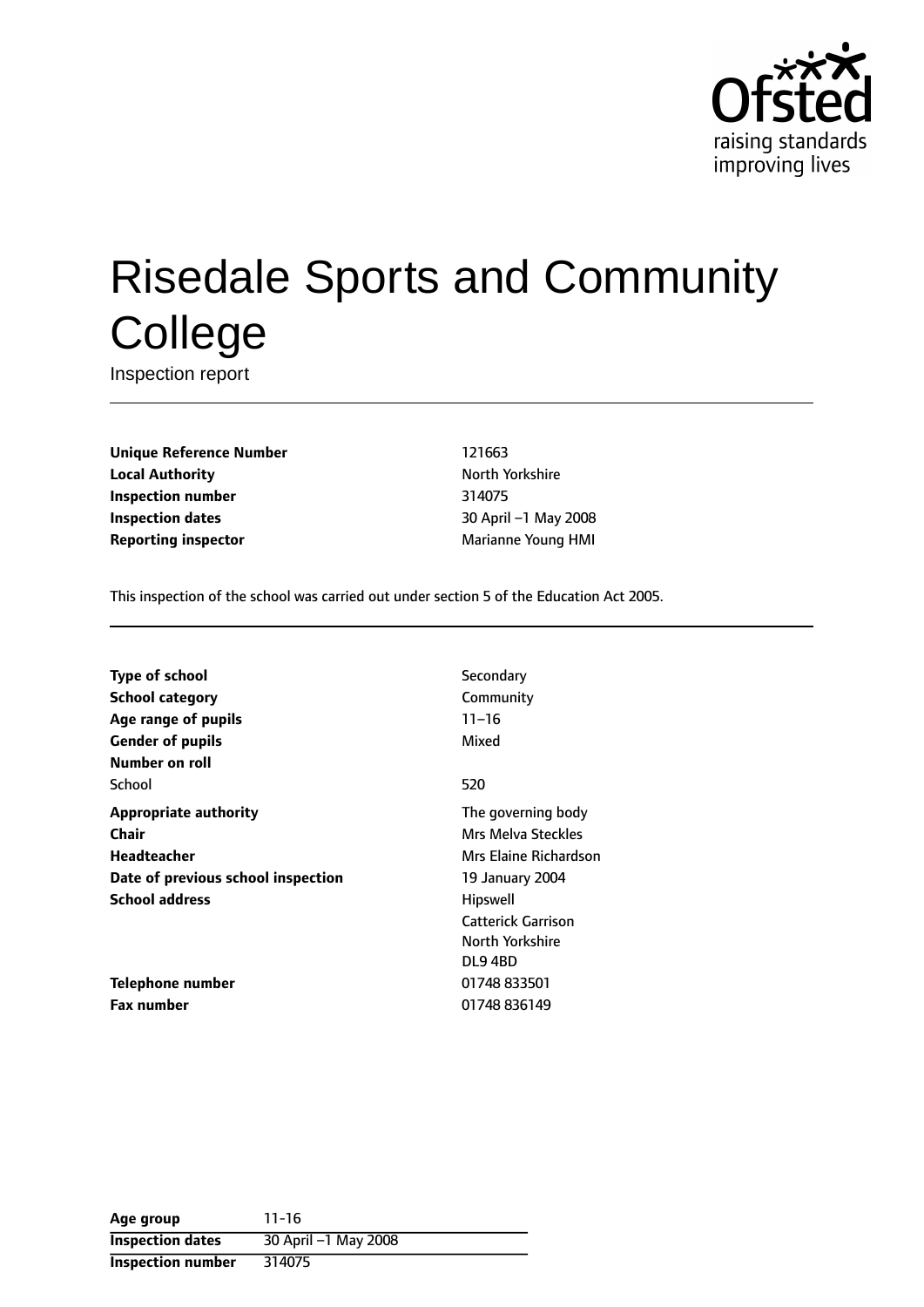.

© Crown copyright 2008

#### Website: www.ofsted.gov.uk

This document may be reproduced in whole or in part for non-commercial educational purposes, provided that the information quoted is reproduced without adaptation and the source and date of publication are stated.

Further copies of this report are obtainable from the school. Under the Education Act 2005, the school must provide a copy of this report free of charge to certain categories of people. A charge not exceeding the full cost of reproduction may be made for any other copies supplied.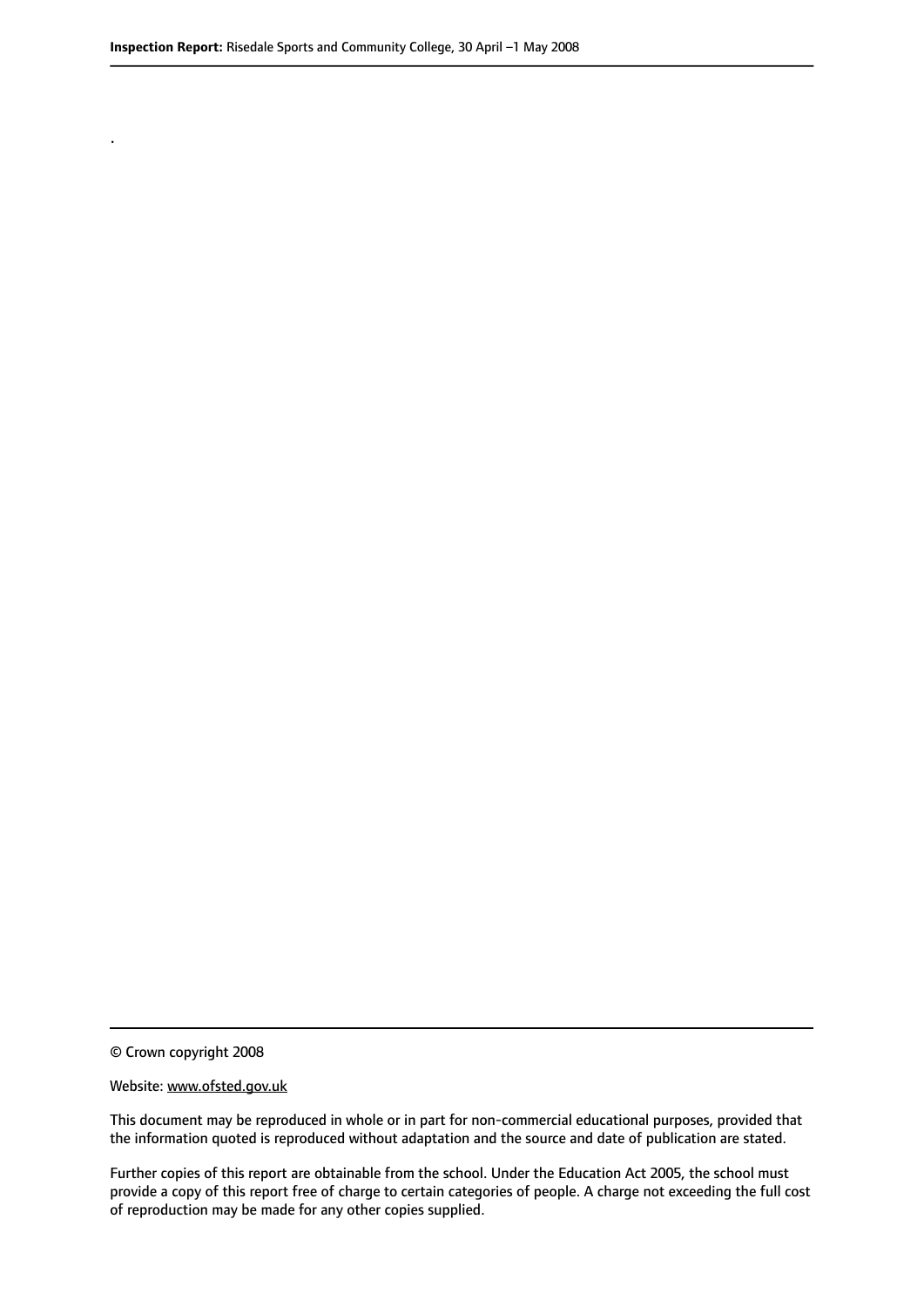# **Introduction**

The inspection was carried out by one of Her Majesty's Inspectors and two Additional Inspectors.

## **Description of the school**

Risedale is a smaller than average sized secondary school. Half of the students are from service families stationed at Catterick Garrison. A much higher than usual number of students join or leave the college at times other than the start of the academic year. The school has held specialist status for physical education since 2006. Free school meal entitlement is below average. The proportion of students with learning difficulties and/or difficulties is broadly average, with a slightly above average proportion of students having statements of special educational needs. Relatively few students are from backgrounds other than White British. The school has gained both Sportsmark and the Healthy Schools Award; it also has Investors in People status.

The school is currently led by an acting headteacher until a permanent appointment is made later in the year.

## **Key for inspection grades**

| Grade 1 | Outstanding  |
|---------|--------------|
| Grade 2 | Good         |
| Grade 3 | Satisfactory |
| Grade 4 | Inadequate   |
|         |              |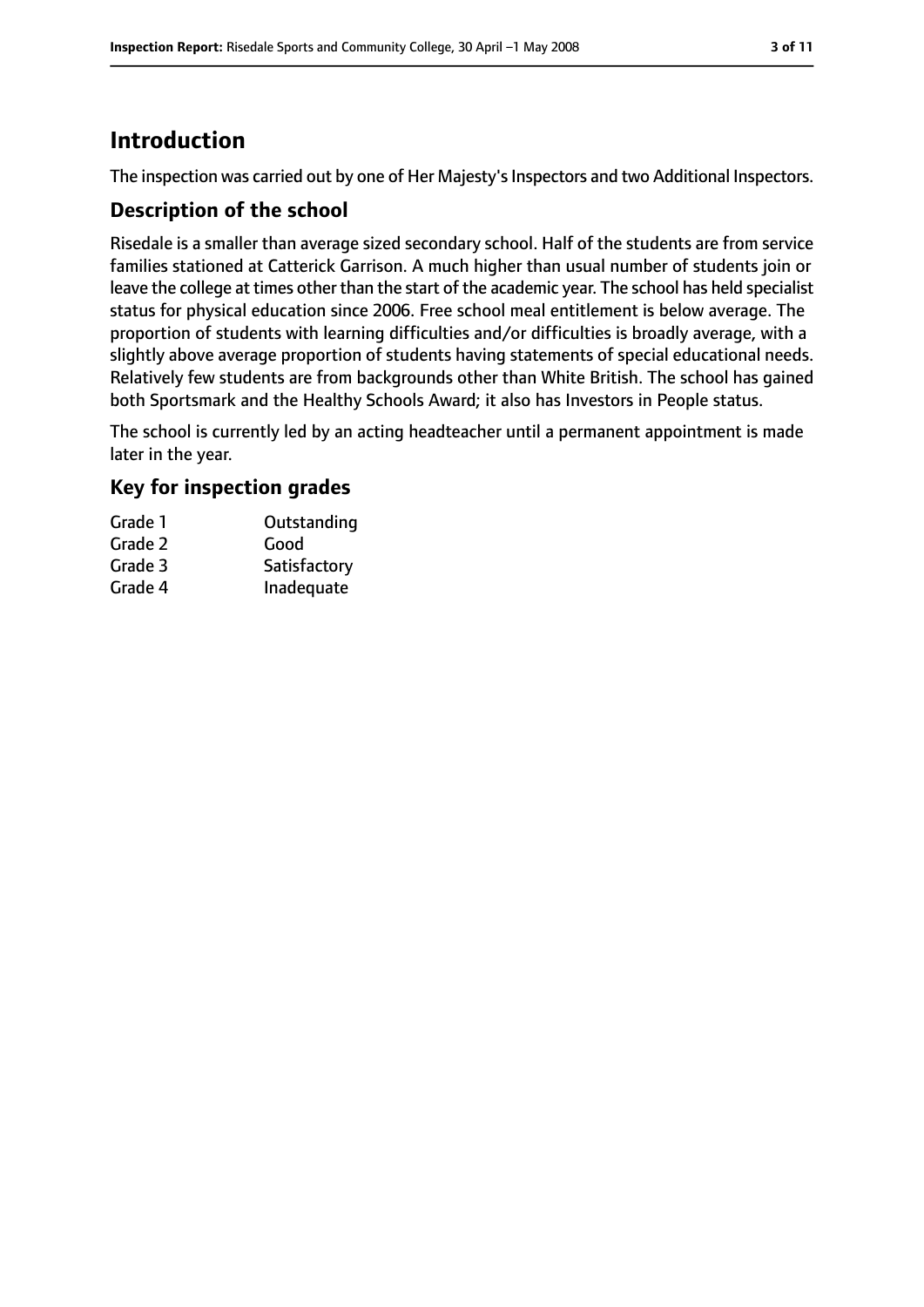# **Overall effectiveness of the school**

#### **Grade: 4**

In accordance with section 13 (3) of the Education Act 2005, HMCI is of the opinion that this school requires special measures because it is failing to give its students an acceptable standard of education and the persons responsible for leading, managing or governing the school are not demonstrating the capacity to secure the necessary improvement.

Students' achievement is inadequate overall. Students join the school with standards which are below average. Many have weaknesses in the basic skills of literacy and numeracy. As a result, the standards they attain at the end of Year 9 and Year 11 are exceptionally low compared with national averages. In the 2007 national tests for Year 9 students, standards fell, continuing a three-year downward trend of results in English, mathematics and science. The data provided by the college indicates that this situation is unlikely to improve this year for the current Year 9 students. Too few students attain five or more A\* to C grades at GCSE including English and mathematics. In the 2007 GCSE examinations, girls' attainment was exceptionally low. The quality of teaching is improving but it is inadequate overall. Too often teachers plan lessons with little regard to the abilities and capabilities of individual students. This is because not all teachers use assessment information consistently so that all students have work that meets their needs. The poor attendance of some students in Years 9 and 11 is a significant barrier to improving their attainment.

Students feel safe in the college and report enthusiastically that behaviour has improved considerably. There has been a significant decrease in the number of students excluded since the introduction of the new behaviour policy and its more consistent use by staff. Students also report how much they welcome the rewards system which ensures that their efforts receive recognition; they appreciate being 'student of the month'. Despite some concernsfrom parents regarding bullying, students are confident that if any incidents occur there are staff to whom they can turn for help. The care and support provided in partnership with external agencies is effective in helping those students who are vulnerable or have learning difficulties and/or disabilities.

The college failed to meet its specialist sports targets in 2007 and its current tracking data indicates that it is unlikely to meet them this year. Satisfactory use is made of the physical education department to extend students' learning through a range of clubs and links with other schools.

The acting headteacher hasidentified clear prioritiesfor the college, although actionsto achieve these have yet to impact significantly on students' attainment. Staff are clear about their roles and responsibilities. Lines of accountability are in place and a forum exists for staff to contribute to whole school initiatives. Staff welcome and are embracing the introduction of the behaviour and rewards policy. Students are also able to contribute their thoughts and ideas through the student voice council. The representatives of the council are confident that senior managers listen to, act upon and respect their views. The college has recognised that there are significant weaknesses in the way middle leaders lead and manage their departments. Training and support for middle managers is enabling them to start to take responsibility for monitoring and evaluating performance in their subject. A programme of lesson observations is in place and appropriate training has begun where developments are needed. Target setting and the identification of students likely to underachieve is not sufficiently robust or used well enough by all teachers. The well above average mobility of students is an added challenge for the college as students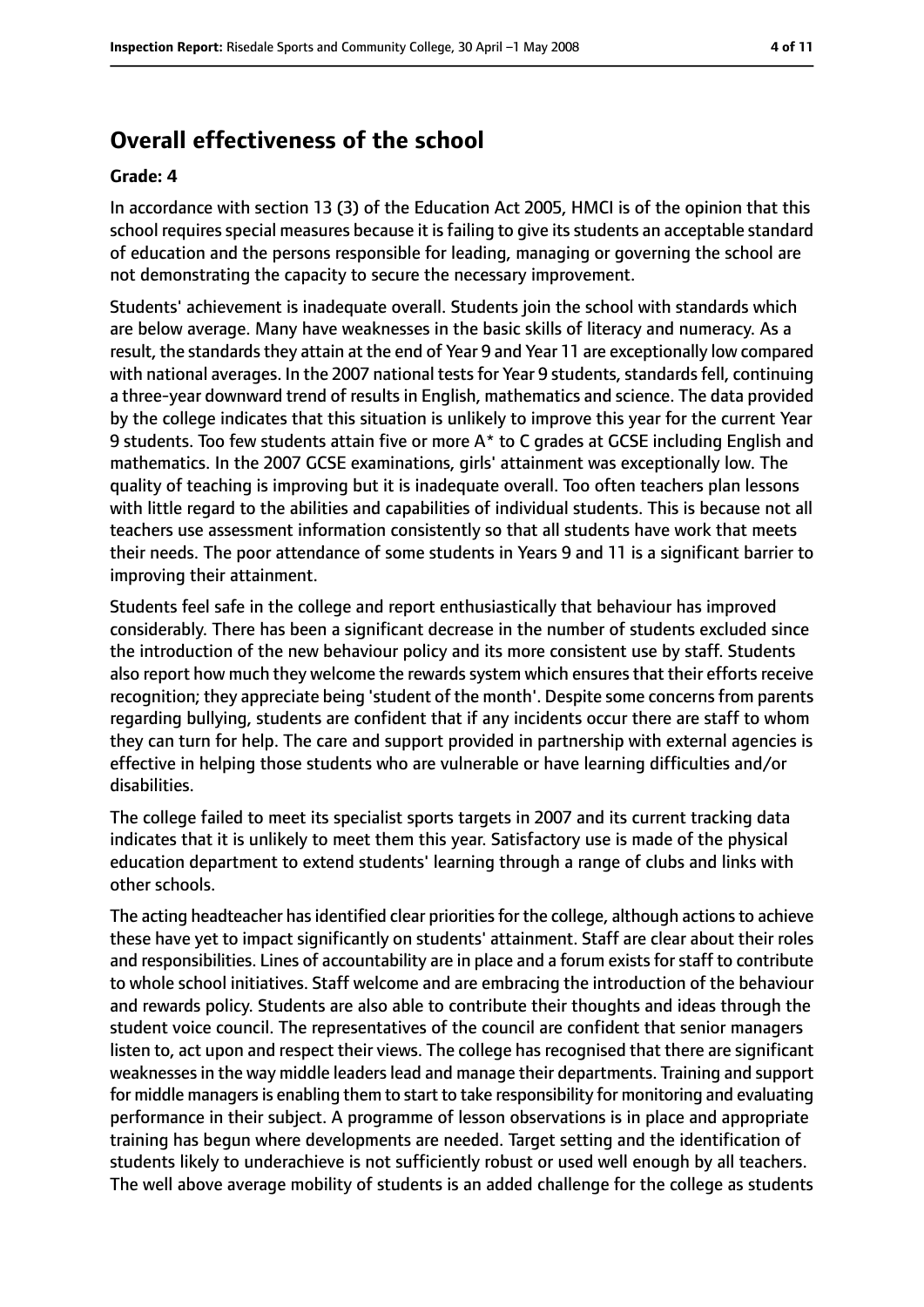often arrive with little information about their ability levels. Establishing an accurate database is an urgent priority for the college so that all teachers are aware of, and plan effectively for, individuals' needs. Although not shared sufficiently well, pockets of good practice do exist but they are too few to raise the overall standard of education to an adequate level. When viewed in the context of the inadequacies in provision, the college does not provide satisfactory value for money.

## **What the school should do to improve further**

- Raise standards and achievement at both key stages.
- Increase the proportion of good and better teaching, ensuring a more accurate use is made of assessment when planning lessons to meet the needs of all students.
- Improve attendance, especially that of students in Years 9 and 11.
- Ensure that middle leaders understand how to monitor and evaluate their subject areas and are effective in addressing inadequacies.
- Ensure that target setting is sufficiently rigorous in order to identify accurately students likely to underachieve.

# **Achievement and standards**

#### **Grade: 4**

Standards attained by students at Key Stages 3 and 4 in 2007 were exceptionally low. Results of national tests and examinations taken by students in Years 9 and 11 confirm that they do not make the progress that they should and their achievement is inadequate overall. When students start at the college in Year 7 many have significant weaknesses in the basic skills of numeracy and literacy, with reading being exceptionally weak. Not all teachers have tackled these weaknesses consistently and this slows progress further in other subjects.

At Key Stage 3 in 2007, standards continued a downward trend and the college's tracking data indicate that the current Year 9 students, especially boys, are unlikely to meet their relatively low targets in English, mathematics and science this year. Unlike the previous year, students with learning difficulties and/or disabilities are also unlikely to meet their targets. In 2007, the proportion of girls gaining five or more A\* to C grades including English and mathematics was considerably lower than that of boys and exceptionally low overall for both boys and girls. The college's data indicate that this situation is likely to reverse for the current pupils, with girls' performance better than that of boys'. The college recognises that it has little or no data for many students; this makes understanding an individual's potential and then setting appropriate targets difficult. Many students join the college, often from abroad, at times other than the start of the year, which exacerbates the situation. Furthermore, the poor attendance of students in Years 9 and 11 acts as a major barrier to learning.

# **Personal development and well-being**

#### **Grade: 3**

Many students enjoy participating in extra-curricular activities, particularly sporting activities and musical productions. These opportunities contribute well to their overall personal development. Most students demonstrate positive relationships and respect each other's views when working together. Students who join the school during the school year say they feel welcome and are quickly included in activities and events. Overall, students' spiritual, moral, social and cultural development is satisfactory. Students feel safe and are confident that any incidents of bullying, a concern raised by a few parents, will be dealt with effectively. Another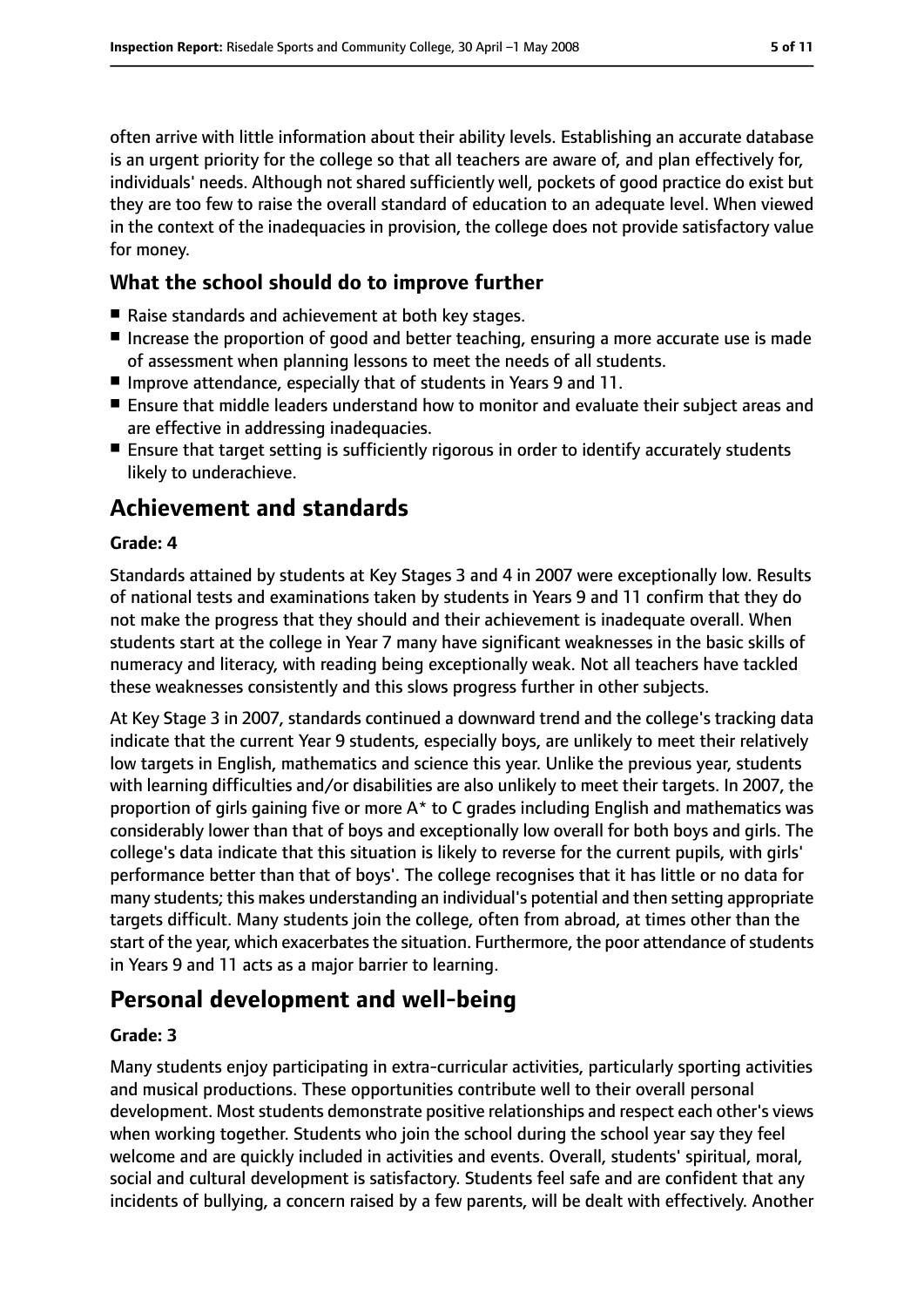key factor in reducing incidents of bullying is the student-led anti-bullying council. Members are highly regarded by their peers and are proud of receiving national recognition for their work. Both staff and students welcome the introduction and more consistent use of the behaviour and rewardssystems. Students consider it fair and it has contributed to the significant reduction in the number of students excluded during the last year. Attendance is slowly improving although it remains below the national average. However, improvement is less rapid for students in Years 9 and 11 and this is of concern to the college as they work to improve attendance overall. Although hampered by weak literacy and numeracy skills, students' workplace skills are developed through links with local employers. Moststudents benefit from the increased emphasis by the college on healthy living and lifestyles; nevertheless, a few choose not to follow the advice.

# **Quality of provision**

## **Teaching and learning**

#### **Grade: 4**

The college is putting a greater emphasis on improving the quality of teaching and learning and there are some signs of improvement. The college has a more positive view of the quality of teaching than that found by inspectors. Too often when observing lessons, the college places too much emphasis on the mechanics of teaching rather than judging how well the lesson enables students to make progress and thus reduce the legacy of under achievement. During the inspection, some lessons included aspects of good learning such as a lively pace, the effective use of questioning and good levels of challenge for all students and especially for the higher-attainers. However, teachers are beginning to understand how to use assessment data to set appropriate learning targets to meet the diverse needs in some classes and not all of them do so effectively. Weaknesses in marking, and the limited opportunities in lessons for students to develop the skills they need to assess and evaluate their own work, mean that many do not always have a clear understanding of how to improve and attain higher standards. The result is that, overall, students do not make adequate progress during their time at the college.

## **Curriculum and other activities**

#### **Grade: 3**

The curriculum is satisfactory and meets external requirements. Satisfactory use is made of the college's specialist sports status to extend learning opportunities at both key stages and out of normal lessons. The college has recognised the link between the curriculum and the engagement of students with their learning. As a result, modifications to the curriculum mean that it is becoming more relevant to their needs. For example, the provision of work-related vocational courses at Key Stage 4 has increased choice and is valued by students. The development of the 'learning to learn' programme and the introduction of a small class for selected students in Year 7 are both enhancing students' acquisition of basic skills in literacy and numeracy. However, there has been limited attention given to ensure that all subjects develop students' literacy and numeracy skills. The use of information and communication technology (ICT) to enhance learning in all subjects is at an early stage of development. The programmes for personal, social, health and citizenship education and for enterprise education have been reorganised and both now have a higher profile and relevance to students, making a satisfactory contribution to their personal development. Enrichment of the curriculum happens in various ways and, for a small school, there is a wide range of revision classes and clubs out of lessons as well as sporting and other activities to extend learning.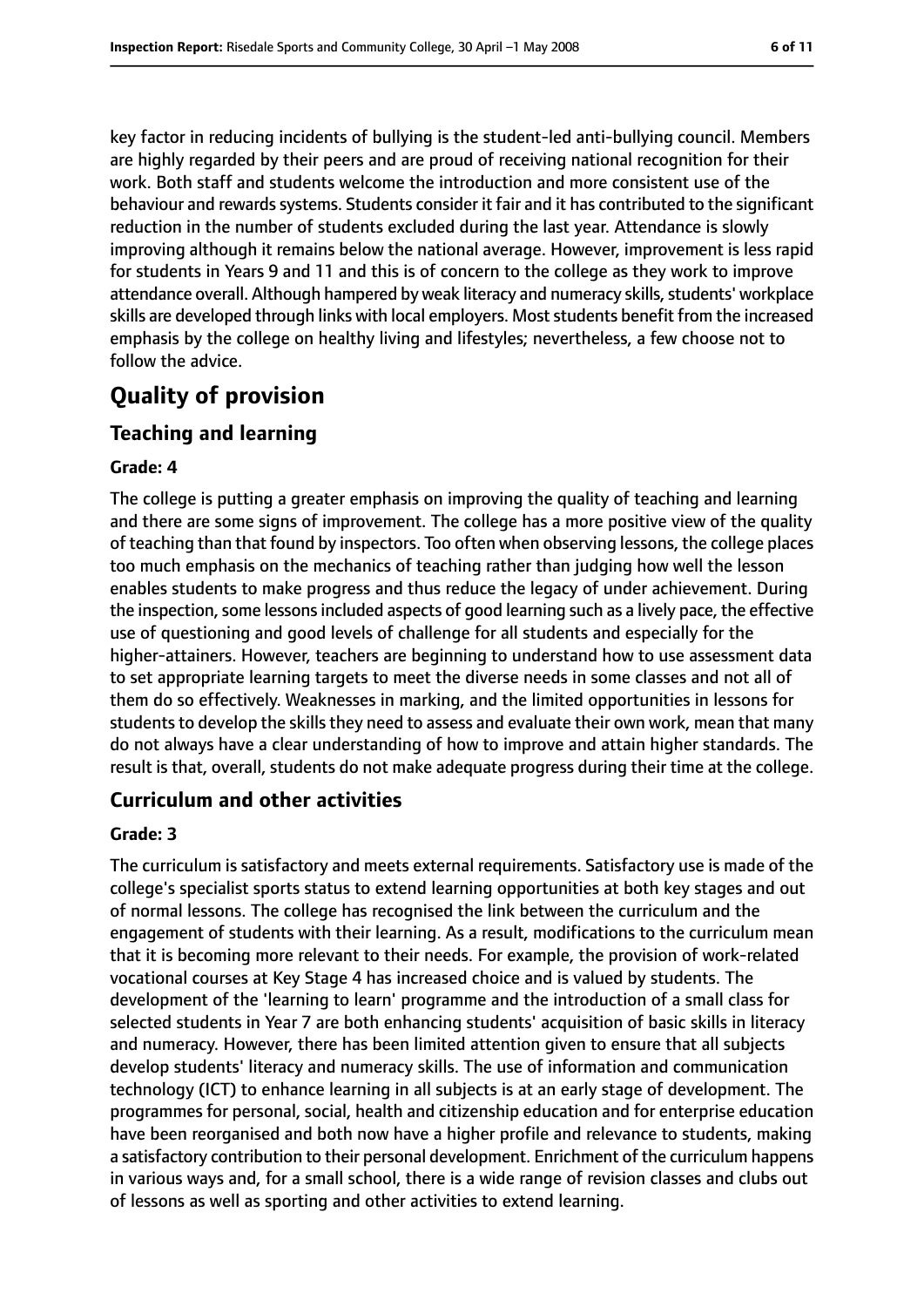#### **Care, guidance and support**

#### **Grade: 4**

The care and support provided to students is predominately effective, but weaknesses in guidance means this aspect of provision is inadequate overall. Child protection systems and other legal requirements for safeguarding students are in place. Some facilities, however, are in need of improvement, for example the provision of a medical room. Support for the most vulnerable students and those with learning difficulties and/or disabilities is satisfactory. External agencies and college staff work effectively to ensure that their individual needs are met. Students report that they feel better prepared for the post-16 stage of their education due to improvements in provision and the higher profile given to careers education. The college continues to work to improve the transfer of information, especially for students of forces families who sometimes arrive at short notice. Systems to track students' performance and share this information with both staff and students is improving though still limited in its use by all staff to plan lessons effectively and identify underachievement. Not all students are sufficiently well aware of their targets, or what they need to do to improve.

## **Leadership and management**

#### **Grade: 4**

Over a short period of time, the acting headteacher has successfully restructured leadership and management arrangements. This has clarified individuals' roles and responsibilities for whole-school provision. The acting headteacher, supported by senior leaders, has brought calm and stability to the college on a day-to-day basis. Well considered key priorities for development have been clearly identified. Appropriately, some of these relate to improving and implementing systems and procedures; it will, however, take some time for their impact on students' achievement to become apparent. There are significant weaknesses at middle management level. A training programme is being developed to ensure that middle leaders are equipped with the skills and knowledge required to monitor, evaluate and improve performance in their subject areas.

Target setting is underdeveloped. Managers do not have a robust mechanism to monitor and analyse students' performance. The limited information presently available is restricted in its usefulness by the mobility of some of the college's population. Teachers do not use the available data consistently throughout the college. There is too much inconsistency in the use and implementation of whole school policies across the college and staff do not always link policies with their impact on student outcomes. Recent training and restructuring of the governing body's committees is enabling governors to provide a more informed degree of challenge to the college. Since the previous inspection, standards have continued to fall and teaching and learning, overall, are not good enough to ensure students make the progress of which they are capable. Broadly, senior managers know where weaknesses exist and understand, along with governors, the degree of challenge they face. However, it is too soon for senior leaders to demonstrate that the new systems and procedures they have put in place will ensure that standards and students' achievement improve.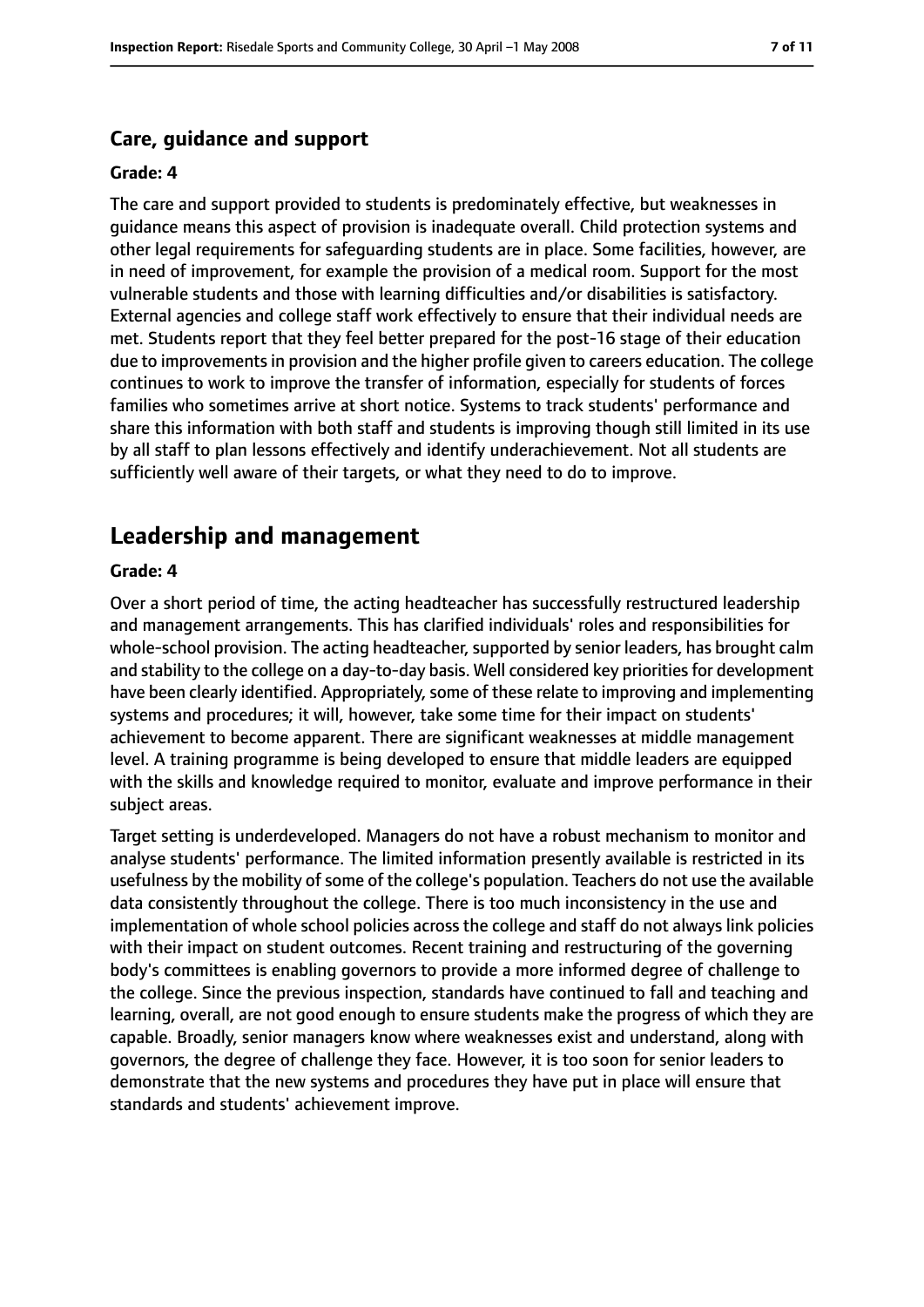**Any complaints about the inspection or the report should be made following the procedures set out in the guidance 'Complaints about school inspection', which is available from Ofsted's website: www.ofsted.gov.uk.**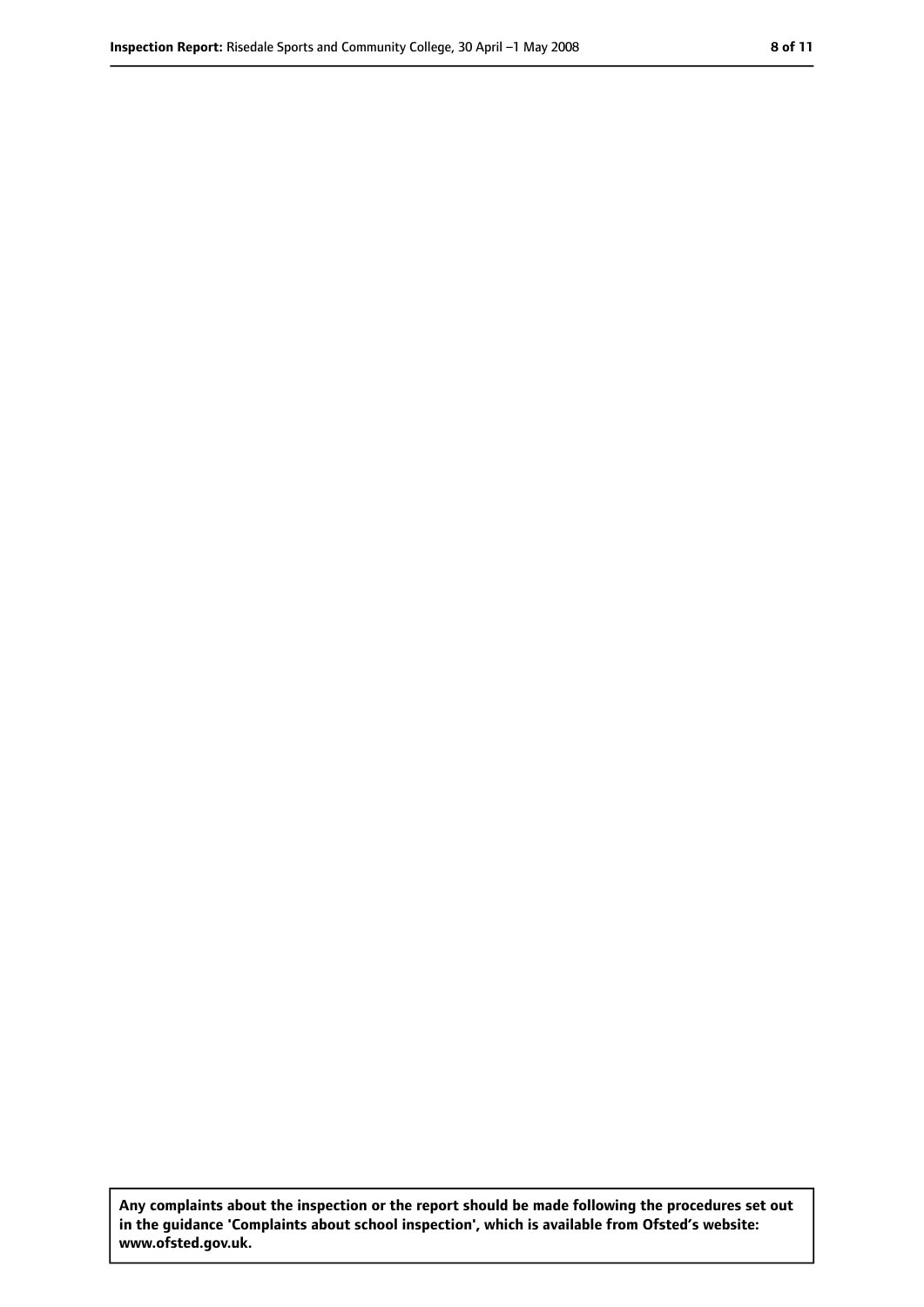# **Inspection judgements**

| $^{\backprime}$ Key to judgements: grade 1 is outstanding, grade 2 good, grade 3 satisfactory, and | <b>School</b>  |
|----------------------------------------------------------------------------------------------------|----------------|
| arade 4 inadeguate                                                                                 | <b>Overall</b> |

# **Overall effectiveness**

| How effective, efficient and inclusive is the provision of education, integrated<br>care and any extended services in meeting the needs of learners? | 4  |
|------------------------------------------------------------------------------------------------------------------------------------------------------|----|
| Effective steps have been taken to promote improvement since the last<br>inspection                                                                  | No |
| How well does the school work in partnership with others to promote learners'<br>well-being?                                                         |    |
| The capacity to make any necessary improvements                                                                                                      |    |

## **Achievement and standards**

| How well do learners achieve?                                                                               |  |
|-------------------------------------------------------------------------------------------------------------|--|
| The standards <sup>1</sup> reached by learners                                                              |  |
| How well learners make progress, taking account of any significant variations between<br>groups of learners |  |
| How well learners with learning difficulties and disabilities make progress                                 |  |

# **Personal development and well-being**

| How good is the overall personal development and well-being of the<br>learners?                                  |   |
|------------------------------------------------------------------------------------------------------------------|---|
| The extent of learners' spiritual, moral, social and cultural development                                        |   |
| The extent to which learners adopt healthy lifestyles                                                            |   |
| The extent to which learners adopt safe practices                                                                |   |
| How well learners enjoy their education                                                                          |   |
| The attendance of learners                                                                                       |   |
| The behaviour of learners                                                                                        |   |
| The extent to which learners make a positive contribution to the community                                       | 3 |
| How well learners develop workplace and other skills that will contribute to<br>their future economic well-being |   |

## **The quality of provision**

| How effective are teaching and learning in meeting the full range of the<br>learners' needs?            |  |
|---------------------------------------------------------------------------------------------------------|--|
| How well do the curriculum and other activities meet the range of needs  <br>and interests of learners? |  |
| How well are learners cared for, guided and supported?                                                  |  |

#### **Annex A**

 $^1$  Grade 1 - Exceptionally and consistently high; Grade 2 - Generally above average with none significantly below average; Grade 3 - Broadly average to below average; Grade 4 - Exceptionally low.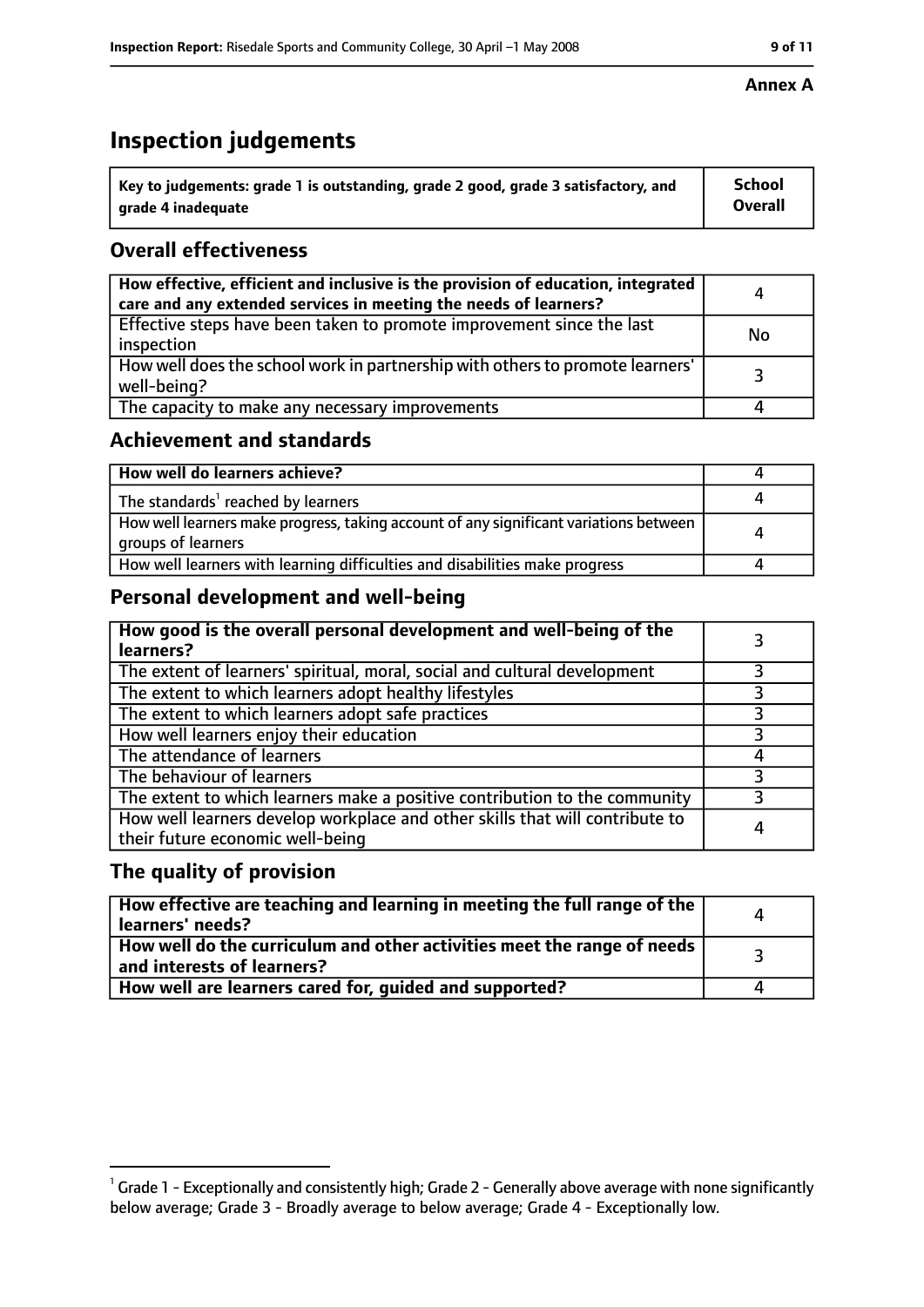#### **Annex A**

# **Leadership and management**

| How effective are leadership and management in raising achievement<br>and supporting all learners?                                              |     |
|-------------------------------------------------------------------------------------------------------------------------------------------------|-----|
| How effectively leaders and managers at all levels set clear direction leading<br>to improvement and promote high quality of care and education |     |
| How effectively leaders and managers use challenging targets to raise standards                                                                 |     |
| The effectiveness of the school's self-evaluation                                                                                               | Δ   |
| How well equality of opportunity is promoted and discrimination tackled so<br>that all learners achieve as well as they can                     |     |
| How effectively and efficiently resources, including staff, are deployed to<br>achieve value for money                                          | 4   |
| The extent to which governors and other supervisory boards discharge their<br>responsibilities                                                  |     |
| Do procedures for safequarding learners meet current government<br>requirements?                                                                | Yes |
| Does this school require special measures?                                                                                                      | Yes |
| Does this school require a notice to improve?                                                                                                   | No  |